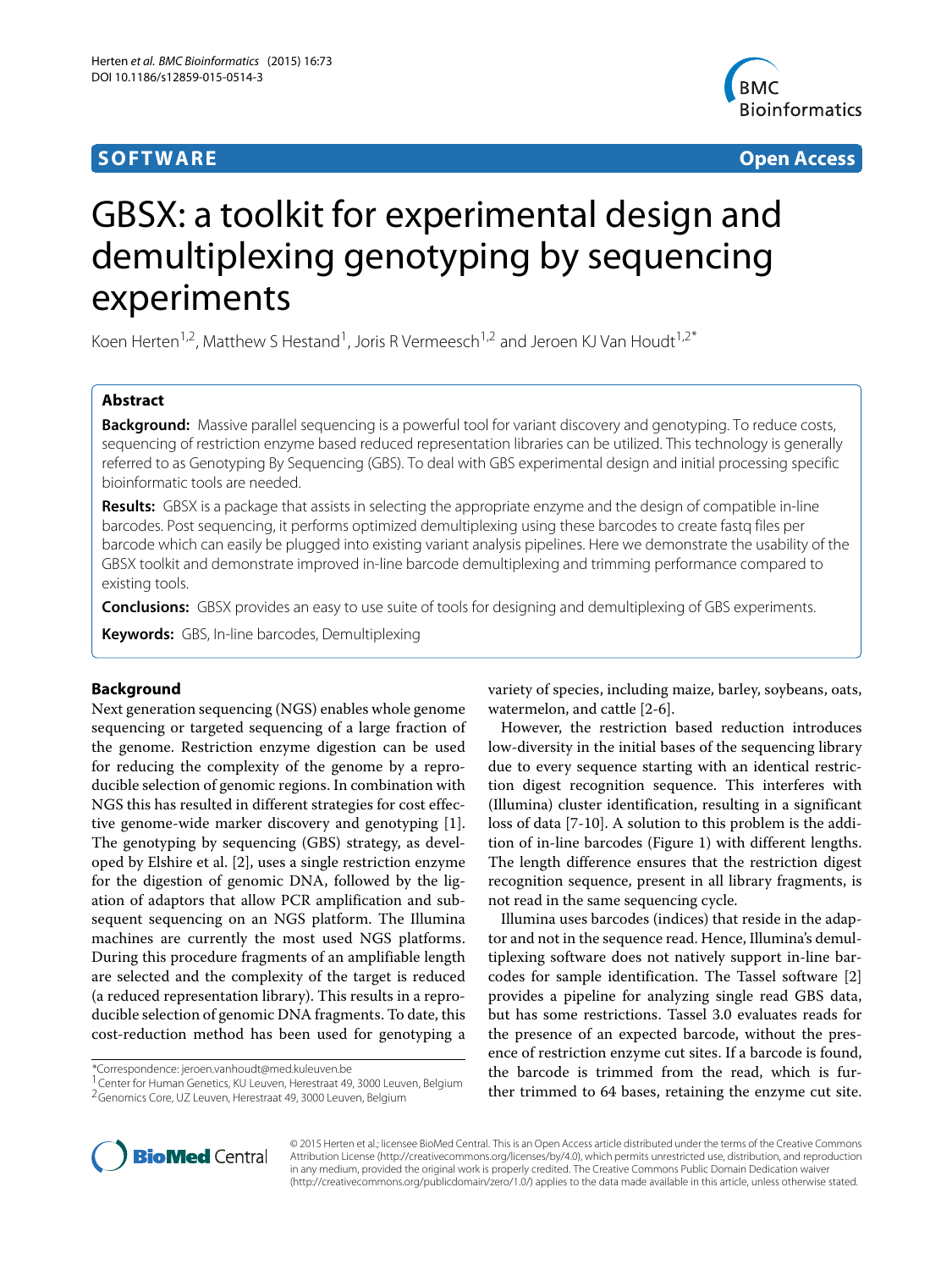

<span id="page-1-0"></span>When a second cut site is found, a polyA tail replaces the remaining sequence. The output of this demultiplexing step is a set of binary files that can only be used within the Tassel framework, as they cannot be converted to standard fastq or fasta formats. An alternative analysis strategy for GBS data is to process them as Restriction site Associated DNA (RAD) data. Although the RAD and GBS protocol are very similar the resulting data have distinct properties (while maintaining sample information). GBS fragments will always start and end with a restriction site whereas RAD fragments will only have a single restriction site sequence. Furthermore, GBS sequences for a certain restriction site will always start and end at the same position whereas this is variable for RAD sequences. The Stacks [\[11\]](#page-5-5) package can handle RAD data, including the ability to input paired-end fastq files and output fastq files per sample via their demultiplex tools (module process\_radtags and process\_shortreads). However, Stacks currently can not handle barcodes of different lengths and does not utilize the restriction site for trimming. Byrne *et al.* [\[12\]](#page-5-6) have used an adjusted Stacks pipeline to analyze GBS data that utilizes Sabre for demultiplexing. Reads are checked for adaptors and, if found, the reads are removed. Otherwise, reads are trimmed to a length of 64 basepairs (similar to the Tassel pipeline) and Stacks is used to complete the analysis. Therefore, this pipeline can handle barcodes of different lengths, but it has limited trimming capabilities. Theoretically, the hard cut-off of 64 basepairs could be avoided and trimming improved by incorporating more dedicated trimming modules into these pipelines, such as the fastx-toolkit [\[13\]](#page-5-7) or trimmomatic [\[14\]](#page-5-8). To improve upon current GBS pipelines we set out to develop a pipeline that would provide easy-to-incorporate text-format output using: 1) more sensitive algorithms for demultiplexing and 2) a more sophisticated trimming method that searches for and trims on the restriction site containing adaptor sequence, as opposed to throwing out adaptor containing reads, hard-trimming to 64 bases, or ignoring the restriction site during trimming.

Here we present a suite of tools that can aid in the design of GBS experiments and facilitates the initial processing. It provides the following tools:

- an in silico digest for evaluating restriction enzymes
- in-line barcode design, given a selected restriction enzyme
- a sequencing demultiplexer based on in-line barcodes
- supplemental tools for data simulation and post-sequencing barcode discovery

## **Implementation**

GBSX is developed as an easy to use toolkit for both users and developers. The *in silico* digest script is written in Perl and requires Bioperl modules [\[15\]](#page-5-9). All other tools are part of a single Java program. For memory reasons BioJava is not used for handling fastq or fastq.gz input and output files. Instead a buffered reader/writer is used. All scripts are licensed under GNU General Public License (GPL) version 3.

#### **In silico digest**

The GBSX digest script performs an *in silico* digest of a reference genome in fasta format utilizing a user provided enzyme restriction digest sequence. This is done by using BioPerl modules to identify all restriction cut site positions. Then, based on an adjustable fragment size range and read length parameters, report statistics are calculated on the number and distribution of sequencable fragments. A bed format file is also generated of predicted sequenced bases, which can be viewed in genome browsers or used for annotation, such as overlap with known variants or repetitive elements. The same analysis can also be performed using two enzyme restriction sites, with statistics provided on the joint and separate cut sites. If requested, the number of sequencable fragments containing a third digest site can also be reported.

#### **Barcode design**

The barcode generator designs random self-correcting barcodes based on Hamming codes as described in Bystrykh *et al.* [\[16\]](#page-5-10). Generated barcodes vary in length and have an equal representation of the different nucleotides at every position in order to mitigate possible problems due to a low diversity of the library. The algorithm creates a random barcode set given the restriction enzyme of choice and the desired number of barcodes. Our implementation uses Hamming (15,11) codes (11 data bits and 4 parity bits). During the design process shorter barcodes are extended with a polyA sequence in order to be compliant with the Hamming code. For the experimental use of the barcodes the polyA sequences are removed. As such the self-correcting nature of the Hamming code is retained. The barcodes differ by at least a Hamming distance of three and up to one substitution error can be corrected. Additional constraints are that barcodes cannot contain restriction enzyme recognition sites and that shorter barcodes cannot be identical to a partial sequence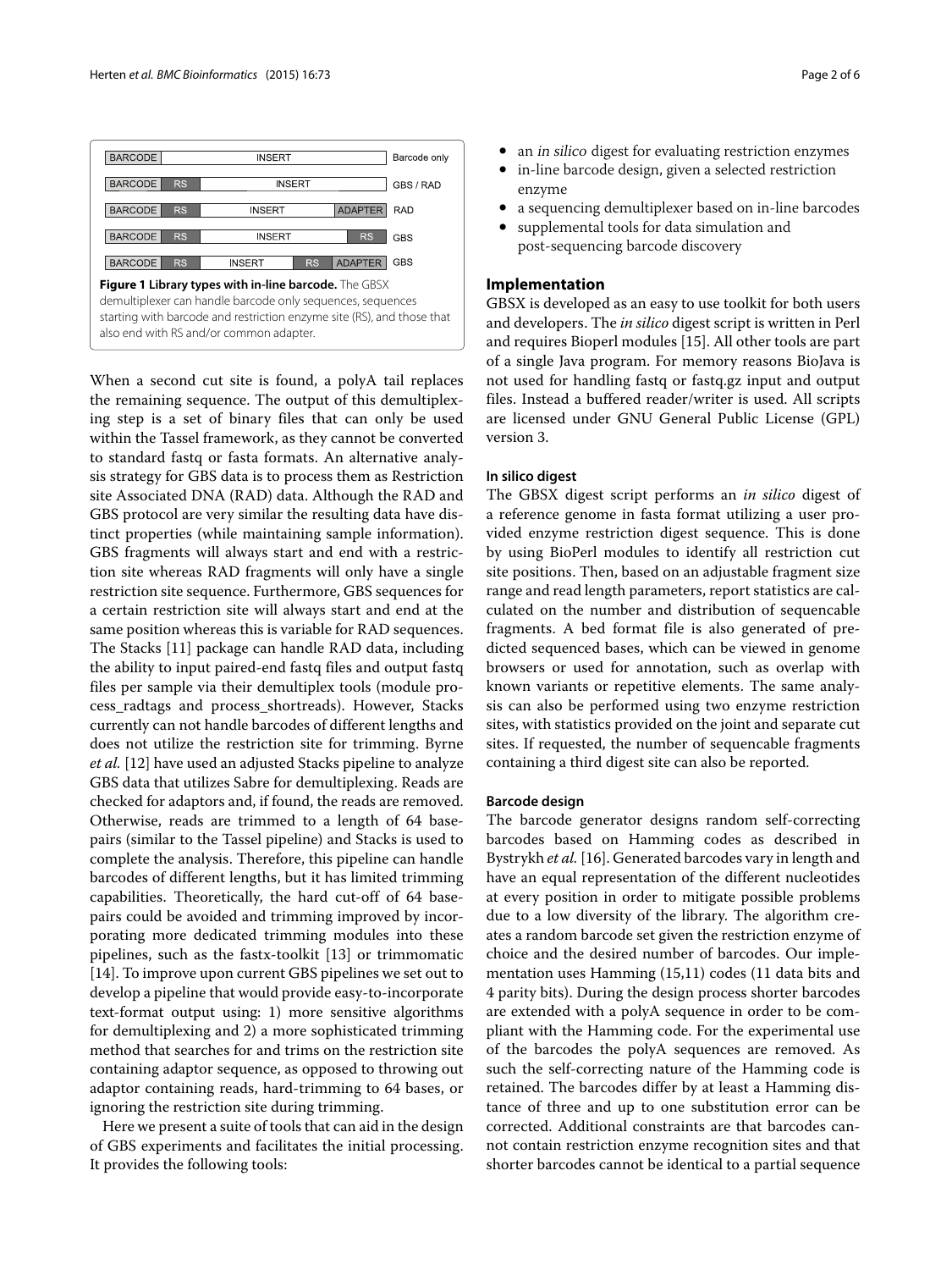of a longer barcode. The combination of the smallest barcode and restriction enzyme recognition site must have a Hamming distance of 3 or more compared to the start of all other barcodes and restriction enzyme recognition sites. Figure [2](#page-2-0) illustrates two barcodes designed with a restriction site. Due to the design constraints these two barcodes have a Hamming distance of 4. If the same barcodes would be used without the enzyme, or without the constraints, both barcodes will be demultiplexed as being the shortest barcode (Hamming distance of 1). Using another restriction enzyme could introduce a smaller Hamming distance, resulting in the same misassignment. Hence, for optimal usage, the designed barcodes can only be used in combination with the corresponding restriction enzyme. Using different or no restriction enzyme in combination with these barcodes will result in incorrect demultiplexing, and hence incorrect results (Figure [2\)](#page-2-0).

#### **GBSX demultiplexer**

The GBSX demultiplexer is capable of demultiplexing fastq files with a variety of in-line barcode format sequences (Figure [1\)](#page-1-0), including:

- in-line barcode sequences without a restriction enzyme cutsite at the start of each read
- RAD sequences: in-line barcode and restriction enzyme cutsite at the start of each read and an optional adaptor at the read end
- GBS sequences: in-line barcode and restriction enzyme cutsite at the start of each read and an optional restriction enzyme cutsite and adaptor at the read end

The GBSX demultiplexer requires one (for single-end reads) or two (for paired-end reads) fastq files and a parameters file as input. The fastq files can be gziped. The parameters file is a tab-delimited text file with the sample names and their associated barcode and enzyme. The start



<span id="page-2-0"></span>demultiplexing of GBS or RAD data with the ApeKI enzyme, the software will recognize the correct barcodes (sample) because of the Hamming distance between the barcodes. When the barcodes are used with another or no enzyme, the barcodes will have a different distance. This could result in misdemultiplexing of the reads.

of the fastq sequence is checked for the barcodes provided in the parameters file. The barcode and enzyme (if any) are trimmed from the sequence and corresponding quality values. The end of the sequence is then trimmed for a possible enzyme cut site followed by the start of the common adapter (optional) (Figure [1\)](#page-1-0). Demultiplex statistics are generated, including the number of mismatches in the barcodes, percentage of the sample in the data, number of basepairs, and overall quality.

Since GBS often uses short insert sizes read 1 and read 2 of read pairs, when using paired-end sequencing, often overlap. Therefore we include an additional analysis step for paired-end read trimming to include a consistency check across both reads. Read 1 is trimmed as described earlier and the read 2 sequence is trimmed for the enzyme cut site followed by the complement of the barcode. Trimmed read 1 and read 2 sequences are then assessed if adaptor trimming was performed similarly in both reads. Trimming is corrected in case of any inconsistency. There is an inconsistency when one or both reads are trimmed, but both reads do not have the same length. In this case, the start of the longest read has to be the complement of the end of the shortest read. This is checked for the restriction enzyme cutsite and the first bases of the longest read (number of bases variates as the length of the longest barcode, with the allowed mismatch). When there is a match, the longest read is trimmed to the length of the shortest read. When this does not match, the trimming of the longest read is assumed to be correct. The shortest read is corrected by trimming the original read.

### **Barcode discovery**

The barcode discovery tool counts all possible barcodes (with length between 6 and 16 by default) in a fastq file. This can be used when a large portion of the demultiplex is undetermined. The barcode discovery tool can also be used to identify unexpected barcodes, or global sequencing errors. This tool utilizes a standard restriction enzyme annotation file, based on the Stacks standard enzymes. The annotation file can be replaced by a new file or extended by the user. The output of this tool are tab-delimited files. One file is created per barcode length. In these files are the following columns: the barcode sequence, the name of the restriction enzyme associated with the barcode, and the number of reads identified with the barcode.

#### **GBSX simulator**

The GBSX Simulator tool was developed for evaluating the performance of the GBSX toolkit by generating simulated GBS data with sequencing errors. The simulator uses a fasta file and a barcode file as input. The fasta file contains sequences of different lengths, all starting and ending with the restriction enzyme recognition site. The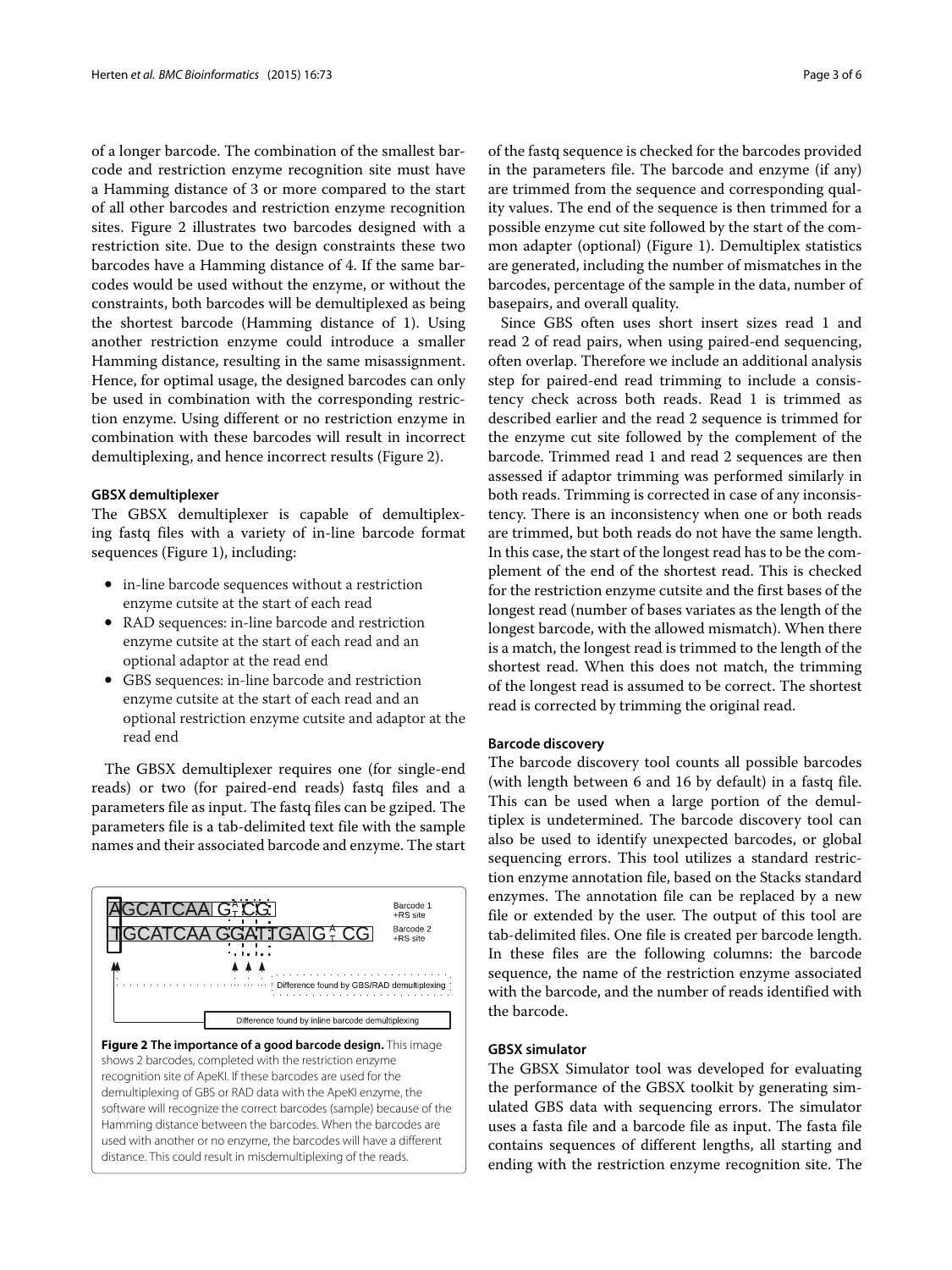barcode file contains all barcodes that need to be included in the simulation.

For every fasta sequence, reads are simulated of the specified length completed with the common adapter (if necessary). The reads per locus parameter determines the total number of reads that will be generated per sample. An equal number of reads is generated from both ends of the fasta sequence. The tool supports the generation of both single-end and paired-end reads. While generating the reads errors are introduced under the simple assumption that sequencing will generate a single error every 100 bases. The error base is changed to another random base (including N). The simulation generates statistics containing the number of correct barcodes and barcodes with one mismatch.

## **Results and discussion**

GBSX is a toolkit developed to enhance GBS experimental design and analysis. To compare demultiplexing and trimming to existing tools we simulated data based on chromosome 21 of the human reference genome (hg19). The chromosome 21 fasta file was used as input for the *in silico* digest script using the restriction enzyme ApeKI, sequence GˆCWGC. The additional non-default parameters used were minimum fragment size of 60bp and maximum fragment size of 200 bp. The resulting bed file was adjusted so all fragments include the complete restriction cutsite (here 3 bases where added to account for overhangs). This bed file was used, together with the fasta file of the reference, as input for the bedtools bedtofasta toolkit [\[17\]](#page-5-11). This resulted in a fasta file with all target restriction fragment sequences. This fasta file was then used as input for the GBSX Simulator. Ten experimental data sets of paired-end reads were generated. Each data set generated used different barcodes targeting a different number of samples (between 5-20). The barcodes were generated per experiment with the Barcode Generator with a variable length between 8 and 16. In addition, the simulated data sets had varying synthetic read depths for restriction targeted loci (between 2 and 10 reads). The simulation was done twice for each experimental group, either including or not including the ApeKI restriction enzyme sequence. For single end synthetic data the first read file of paired-end reads was used.

GBSX and Stacks, tools which can both demultiplex and trim simultaneosly, were evaluated with these datasets. In addition we evaluated the demultiplexing of Sabre, which is part of a published GBS pipeline [\[12\]](#page-5-6).

Demultiplexing was evaluated with the simulated data using three different tools: GBSX, Stacks, and Sabre. The datasets with ApeKI restriction enzyme sequence were demultiplexed with GBSX (GBS and RAD demultiplexers) and Stacks (process\_radtags). The datasets without restriction enzyme sequence were demultiplexed with GBSX (as an in-line barcode demultiplexer with adapter removal, no restriction enzyme recognition sites), Stacks (process\_shortreads), and Sabre. For all tools 1 mismatch was permitted in the barcode and 1 mismatch was permitted in the restriction enzyme recognition site (if applicable). For GBSX and Stacks tools the common adapter (with a length of 14 bp) was supplied. Tassel was not included in this performance analysis since

<span id="page-3-0"></span>

| Paired end reads          | <b>RE</b><br>Site | # Misassigned  | <b>Misassignments</b><br>per million reads | # Correctly<br>demultiplexed | Sensitivity |
|---------------------------|-------------------|----------------|--------------------------------------------|------------------------------|-------------|
| <b>GBSX GBS</b>           | Y                 | 7              | 0.6                                        | 12,394,916                   | 98.53%      |
| <b>GBSX RAD</b>           | Υ                 | 7              | 0.6                                        | 12,394,916                   | 98.53%      |
| <b>GBSX NA</b>            | $\mathsf{N}$      | 54             | 4.3                                        | 12,410,223                   | 98.65%      |
| Stacks process_radtags    | Υ                 | $\mathbf{0}$   | 0.0                                        | 7,756,281                    | 61.66%      |
| Stacks process_shortreads | $\mathsf{N}$      | $\mathbf{0}$   | 0.0                                        | 10,529,102                   | 83.70%      |
| Sabre                     | Ν                 | 54             | 4.3                                        | 12,410,223                   | 98.65%      |
| Single end reads          | <b>RE</b><br>Site | # Misassigned  | <b>Misassignments</b><br>per million reads | # Correctly<br>demultiplexed | Sensitivity |
| <b>GBSX GBS</b>           | Υ                 | $\overline{7}$ | 0.6                                        | 12,394,916                   | 98.53%      |
| <b>GBSX RAD</b>           | Y                 | 7              | 0.6                                        | 12,394,916                   | 98.53%      |
| <b>GBSX NA</b>            | N                 | 54             | 4.3                                        | 12,410,223                   | 98.65%      |
| Stacks process_radtags    | Y                 | $\mathbf{0}$   | 0.0                                        | 7,820,903                    | 62.17%      |
| Stacks process_shortreads | $\mathbb N$       | $\Omega$       | 0.0                                        | 10,530,753                   | 83.71%      |
| Sabre                     | Ν                 | 54             | 4.3                                        | 12,410,223                   | 98.65%      |

**Table 1 Demultiplexing statistics as an accumulation of ten synthetic data sets, totaling 12,579,549 synthetic reads**

NA indicates an enzyme was not provided to GBSX for demultiplexing. The RE Site column indicates if the reads did or did not contain the ApeKI restriction enzyme sequence.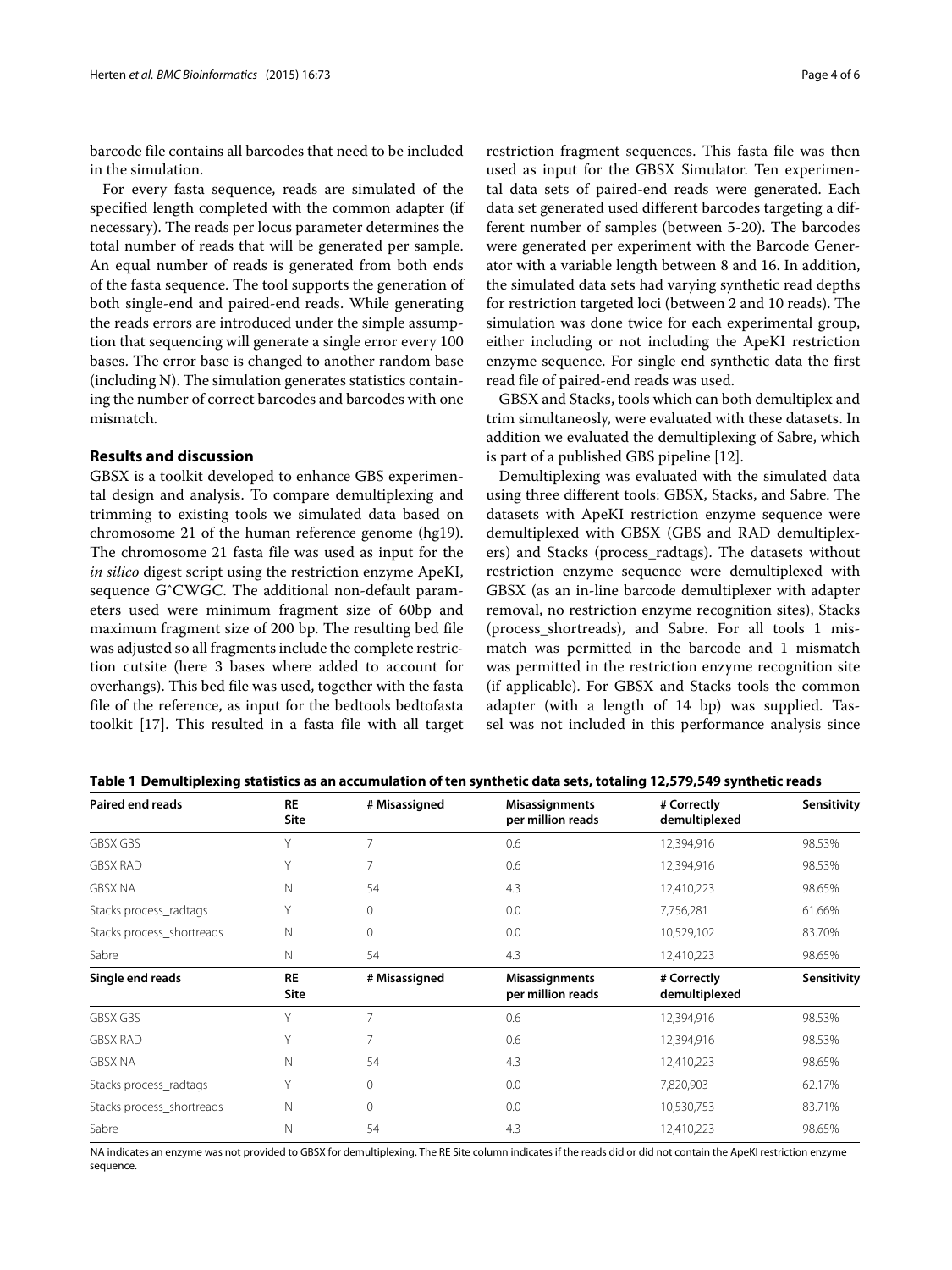

<span id="page-4-0"></span>its demultiplexing results in a binary file, of which no tools are available to convert to a text format file (e.g. fasta/fastq) per sample.

Overall, we find GBSX demultiplexing to be equal to Sabre and more sensitive than Stacks (Table [1](#page-3-0) and Figure [3\)](#page-4-0). GBSX and Sabre use a similar barcode recognition algorithm explaining their near identical results when

<span id="page-4-1"></span>

| Table 2 Trimming statistics on demultiplexed reads from Table 1 |  |  |  |  |
|-----------------------------------------------------------------|--|--|--|--|
|-----------------------------------------------------------------|--|--|--|--|

not including the restriction enzyme recognition site. For GBSX, the demultiplexing of GBS and RAD data also use the same algorithm, as indicated by identical results. In addition, the barcode needed for the demultiplexing is always in the first read of paired-end data which means paired-end and single end read data should have identical results. This is true for GBSX and Sabre, but not Stacks. Stacks does filter reads on quality which could potentially cause discordance between single and paired-end analyses. Stacks had no misassigned barcodes, while GBSX misassigned less than one in a million reads when using a restriction enzyme recognition site and about four in a million without a restriction enzyme recognition site (due to a 4 bp shorter recognition site). Though GBSX introduces a very small number of misassigned barcodes, it does provide much greater sensitivity (GBSX >98% vs. Stacks 62/84%, Table [1\)](#page-3-0) which we believe provides a more favorable demultiplexing tool.

Trimming was evaluated for GBSX and Stacks (Sabre does not perform trimming). Evaluation was done by counting if the length of the trimmed demultiplexed reads matched the length of the original sequences. If the trimmed sequence had a different length than the original, because it was trimmed too short or was not trimmed at all, the sequence was counted as incorrect. Overall, the GBSX GBS demultiplexed and trimmed reads performed best with the lowest errors and highest sensitivity for both paired-end and single end reads (Table [2](#page-4-1) and Figure [3\)](#page-4-0). This performance can be explained in that the GBSX GBS demultiplexer and trimmer is the only tool that uses the extra restriction enzyme recognition site before the adapter for the trimming procedure. For paired-end reads, all GBSX analyses had less errors and higher sensitivity than Stacks, likely due to the correction made possible

| <b>Paired end reads</b>   | <b>RE</b><br>Site | # Correctly<br>trimmed | Sensitivity | <b>Triming errors</b><br>per thousand reads |
|---------------------------|-------------------|------------------------|-------------|---------------------------------------------|
| <b>GBSX GBS</b>           | v                 | 12,381,497             | 99.89%      |                                             |
| <b>GBSX RAD</b>           | Υ                 | 12,313,669             | 99.34%      | 7                                           |
| <b>GBSX NA</b>            | N                 | 12,364,365             | 99.63%      | 4                                           |
| Stacks process_radtags    | Υ                 | 7,407,377              | 95.50%      | 45                                          |
| Stacks process_shortreads | Ν                 | 7,190,394              | 68.29%      | 317                                         |
| Single end reads          | <b>RE</b><br>Site | # Correctly<br>trimmed | Sensitivity | <b>Triming errors</b><br>per thousand reads |
| <b>GBSX GBS</b>           | $\vee$            | 11,878,172             | 95.83%      | 42                                          |
| <b>GBSX RAD</b>           | Y                 | 10,821,969             | 87.31%      | 127                                         |
| <b>GBSX NA</b>            | N                 | 10,835,239             | 87.31%      | 127                                         |
| Stacks process_radtags    | Υ                 | 7,421,337              | 94.89%      | 51                                          |
| Stacks process_shortreads | N                 | 7,191,440              | 68.29%      | 317                                         |

The RE Site column indicates if the reads did or did not contain the ApeKI restriction enzyme sequence. Sabre does not perform read trimming and is therefor not included in this comparison.